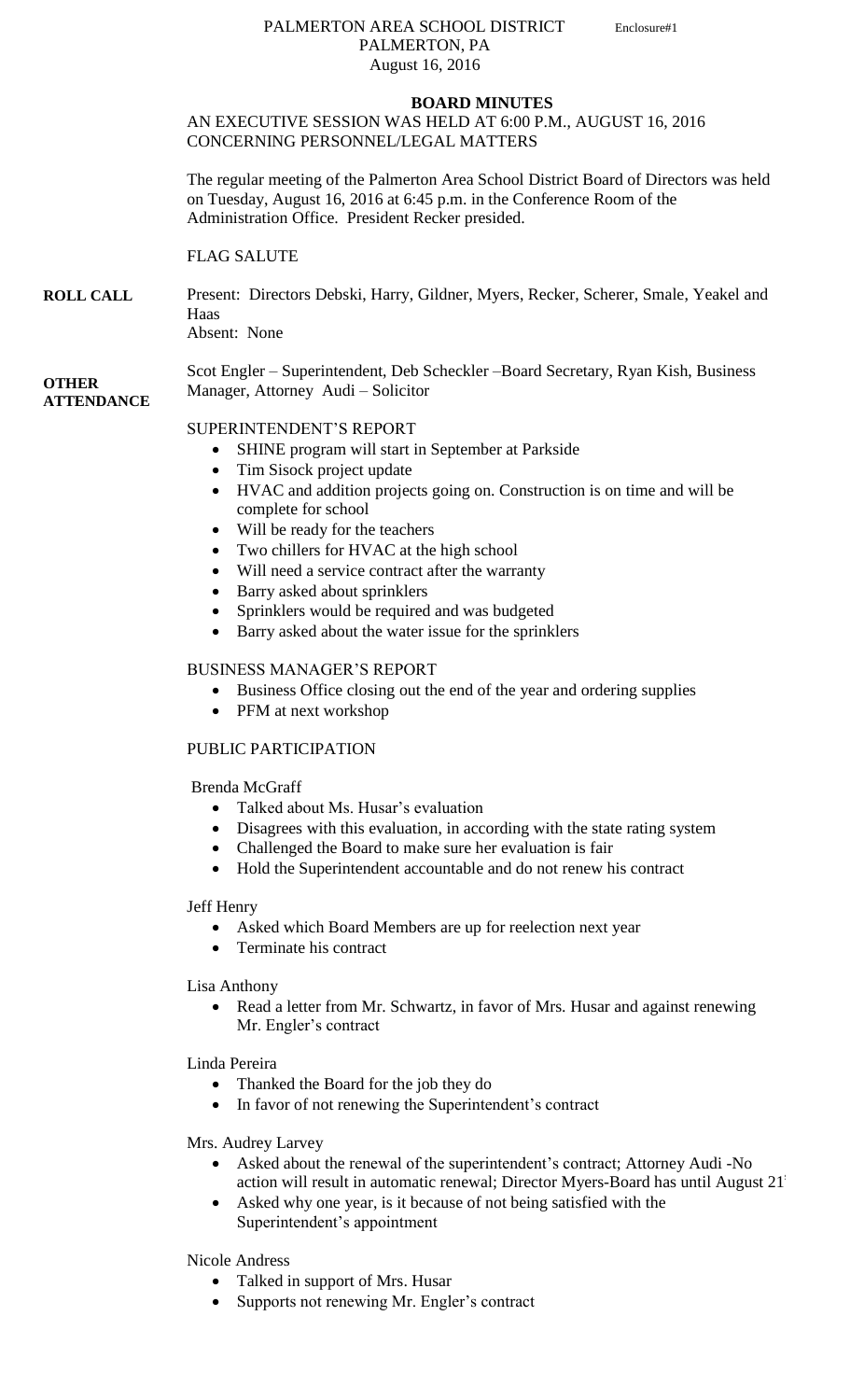Keri Henry

- Thanked the Board for all they do
- In favor of not renewing Mr. Engler's contract
- In favor of Mrs. Husar

Mr. Rich DeSocio

With the other Administrators letting the Board know they support Mr. Engler

Ms. Susan Debski

- Asked the Board to vote only on fact, not misinformation and rumors
- Supports the Superintendent

| <b>CONSENT</b><br><b>AGENDA</b><br><b>APPROVED</b>    | Director Gildner moved, seconded by Director Myers that the Board of Directors of the<br>Palmerton Area School District to approve the following consent agenda. |                                                                                                                                                                                                                                                                                                               |           |                                                                                                                                                                                                                                                                                               |  |
|-------------------------------------------------------|------------------------------------------------------------------------------------------------------------------------------------------------------------------|---------------------------------------------------------------------------------------------------------------------------------------------------------------------------------------------------------------------------------------------------------------------------------------------------------------|-----------|-----------------------------------------------------------------------------------------------------------------------------------------------------------------------------------------------------------------------------------------------------------------------------------------------|--|
|                                                       | Aye Votes: All Directors Present<br>Nay Votes: None. Motion Carried<br><b>CONSENT AGENDA</b>                                                                     |                                                                                                                                                                                                                                                                                                               |           |                                                                                                                                                                                                                                                                                               |  |
|                                                       |                                                                                                                                                                  |                                                                                                                                                                                                                                                                                                               |           |                                                                                                                                                                                                                                                                                               |  |
| <b>MINUTES</b>                                        | Approve the minutes from the August 2, 2016 meeting. (attachment on file)                                                                                        |                                                                                                                                                                                                                                                                                                               |           |                                                                                                                                                                                                                                                                                               |  |
| <b>FINANCIAL</b><br><b>REPORTS</b>                    | Approve the financial reports listed below: (attachments on file)<br><b>TREASURER'S REPORTS</b><br>$\bullet$<br><b>ACCOUNTS PAYABLE</b><br><b>GRANTS</b>         |                                                                                                                                                                                                                                                                                                               |           |                                                                                                                                                                                                                                                                                               |  |
| <b>ADVISOR</b><br><b>POSITIONS</b>                    | 2016-2017 school year:<br>Natalie Maderia Chorus Advisor<br>Jodi Kocher<br><b>Stacey Olewine</b><br>Krystle Meglio<br>Joyce Paulinho                             | <b>Student Council Co-Advisor</b><br><b>Student Council Co-Advisor</b><br>Yearbook Co-Advisor<br>Yearbook Co-Advisor                                                                                                                                                                                          |           | Approve the following advisor positions at Towamensing Elementary School for the<br>Stipend pending contract negotiations<br>Stipend pending contract negotiations<br>Stipend pending contract negotiations<br>Stipend pending contract negotiations<br>Stipend pending contract negotiations |  |
| <b>SUBSTITUTES</b>                                    | Approve the following Substitutes:<br>Dylan Hofmann<br>Jena Smith<br>Megan Gower<br><b>Sydney Schafer</b><br>Lynn Hager                                          | <b>Substitute Teacher</b><br><b>Substitute Teacher</b><br><b>Substitute Teacher</b><br><b>Substitute Teacher</b><br><b>Substitute Teacher</b>                                                                                                                                                                 |           |                                                                                                                                                                                                                                                                                               |  |
| <b>TEACHER</b><br><b>TRANSFERS</b>                    | <b>TEACHER</b><br>Amber Kistler<br>Amy Negley<br>Jennifer Ramaly<br>Sara Samok<br>Jessica Silfies<br>Jacob Zurn<br>Lisa Ward                                     | Approve the following Teacher transfers:<br><b>FROM</b><br>Grade 4 S.S. Palmer<br>Kindergarten Parkside<br>Grades 3 & 5<br>Grade 2 Towamensing<br>Grades $4 & 6$<br>5 <sup>th</sup> grade Towamensing<br>$6th$ grade Towamensing                                                                              | <b>TO</b> | Grade 2 S.S. Palmer<br>Grade 1 Parkside<br>Grades 3 & 4 Reading Specialist S.S. Palmer<br>Grade 1 Parkside<br>Grades 5 & 6 Reading Specialist S.S. Palmer<br>4 <sup>th</sup> grade Towamensing<br>5 <sup>th</sup> grade Towamensing                                                           |  |
| <b>EXTRA</b><br><b>CURRICULAR</b><br><b>POSITIONS</b> | Janine Mack<br>Frank Hall<br>Theresa Hall<br>Elizabeth Reif<br><b>Charles Laviolette</b><br>Zach Freed<br>Joevannie Rodrigues<br>Dan Howard<br>Kaeyln Englert    | <b>Volunteer Band Parent</b><br><b>Volunteer Band Parent</b><br><b>Volunteer Band Parent</b><br><b>Volunteer Band Parent</b><br><b>Volunteer Band Parent</b><br>1/2 salary Asst. Football Coach<br><b>Volunteer Football Coach</b><br>Volunteer Videographer<br>Volunteer Middle School Field<br>Hockey Coach |           | Approve the following extracurricular positions for the 2016-2017 school year:<br>Stipend pending contract negotiations                                                                                                                                                                       |  |